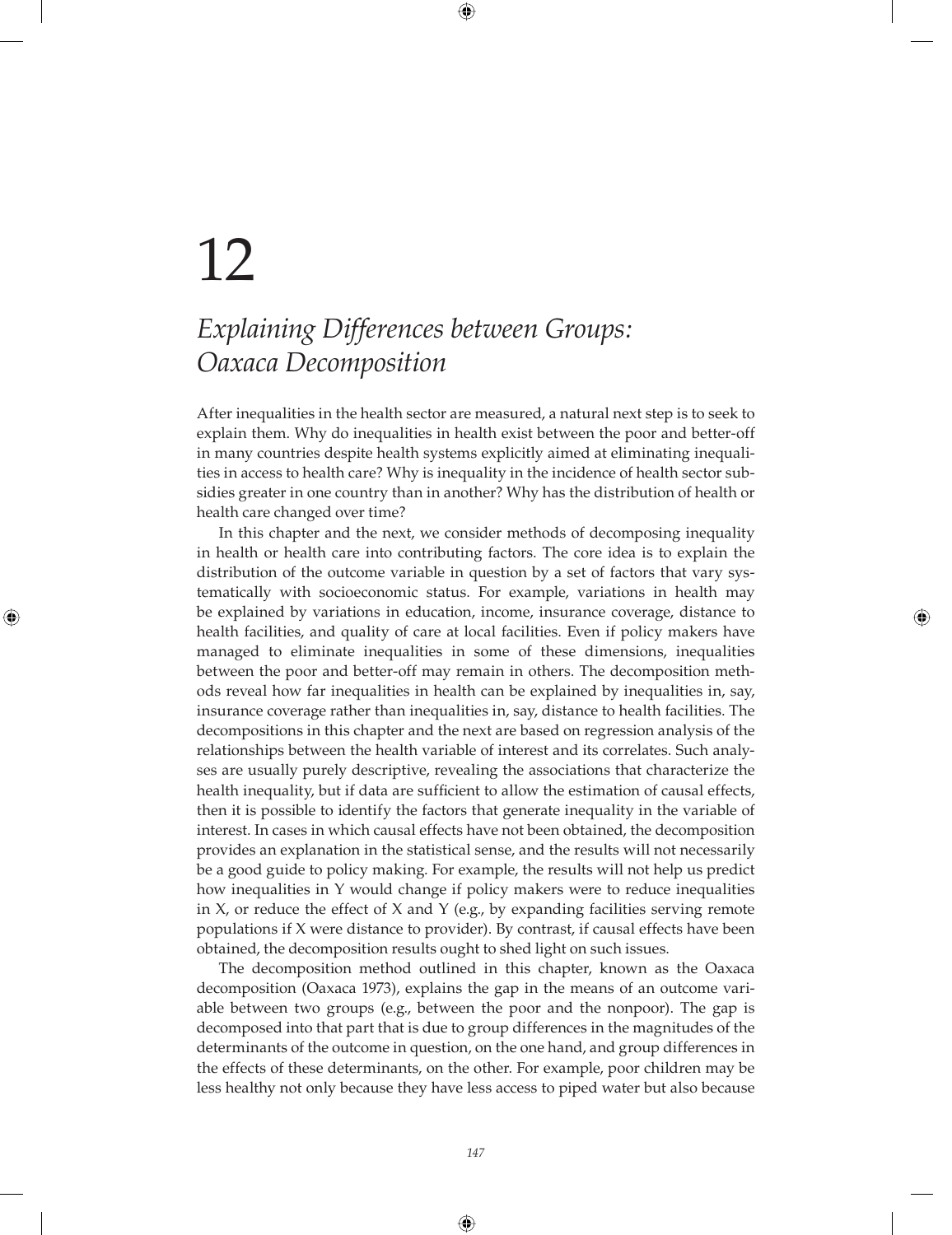their parents are less knowledgeable about how to obtain the maximum health benefits from piped water (Jalan and Ravallion 2003; Wagstaff and Nguyen 2003). The decomposition technique considered in the next chapter does not permit such a distinction between the contributions of differences in the magnitudes and the effects of determinants. In its favor, however, it does allow us to decompose inequalities in health or health care across the full distribution of say, income, rather than simply between the poor and the better-off.

# **Oaxaca-type decompositions**

# *Some preliminaries*

Suppose we have a variable, *y*, which is our outcome variable of interest. We have two groups, which we shall call the poor and the nonpoor. We assume *y* is explained by a vector of determinants, *x*, according to a regression model:

(12.1) 
$$
y_i = \begin{cases} \beta^{poor} x_i + \varepsilon_i^{poor} \text{ if } poor \\ \beta^{nonpoor} x_i + \varepsilon_i^{nonpoor} \text{ if } nonpoor \end{cases}
$$

where the vectors of  $\beta$  parameters include intercepts. In the case of a single regressor, drawn in figure 12.1, the nonpoor are assumed to have a more advantageous regression line than the poor. At each value of *x*, the outcome, *y*, is better. In addition, the nonpoor are assumed to have a higher mean of *x*. The result is that the poor have a lower mean value of *y* than do the nonpoor.<sup>1</sup>





<sup>&</sup>lt;sup>1</sup>In the case of the poor, we read off the equation for the poor above  $x^{poor}$ , giving a value of *y* equal to *ypoor*. In the case of the nonpoor, we read off the equation for the nonpoor above *xnonpoor,* giving a value of *y* equal to *ynonpoor*.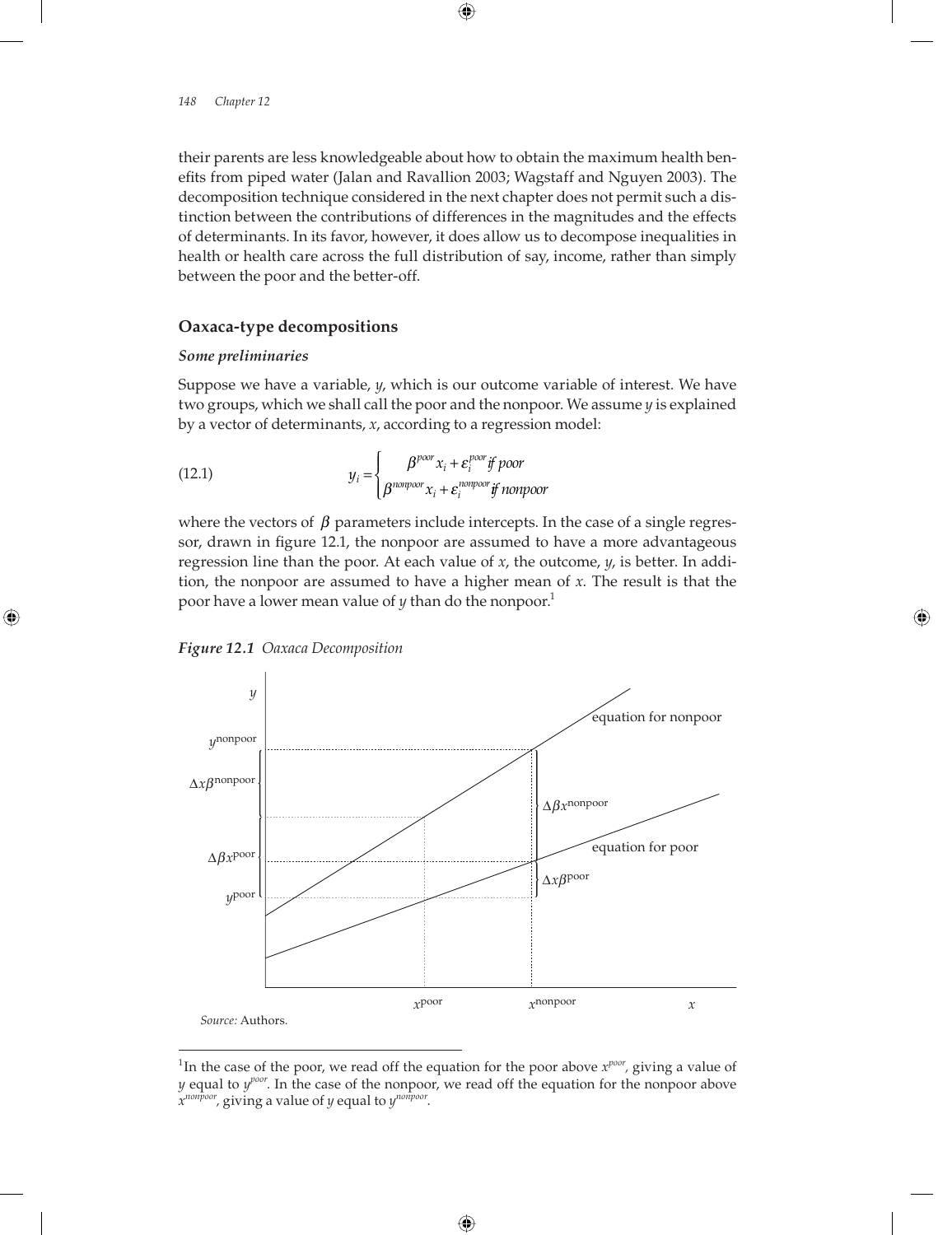The gap between the mean outcomes,  $y^{nonpoor}$  and  $y^{poor}$ , is equal to

(12.2) 
$$
y^{nonpoor} - y^{poor} = \beta^{nonpoor} x^{nonpoor} - \beta^{poor} x^{poor}.
$$

where *xnonpoor* and *xpoor* are vectors of explanatory variables evaluated at the means for the nonpoor and the poor, respectively.<sup>2</sup> For example, if we have just two  $x$ 's,  $x_1$ and  $x_2$ , we can write the following:

$$
(12.3)
$$
\n
$$
y^{nonpoor} - y^{poor} = (\beta_0^{nonpoor} - \beta_0^{poor}) + (\beta_1^{nonpoor} x_1^{nonpoor} - \beta_1^{poor} x_1^{poor}) + (\beta_2^{nonpoor} x_2^{nonpoor} - \beta_2^{poor} x_2^{poor})
$$
\n
$$
= G_0 + G_1 + G_2
$$

so that the gap in *y* between the poor and the nonpoor can be thought of as being due in part to (i) differences in the intercepts  $(G_0)$ , (ii) differences in  $x_1$  and  $\beta_1(G_1)$ , and (iii) differences in  $x_2$  and  $\beta_2(G_2)$ . For example,  $G_1$  might measure the part of the gap in mean health status  $(y)$  due to differences in educational attainment  $(x_1)$  and the effects of educational attainment  $(\beta_1)$ , and  $G_2$  might measure the part of the gap due to the gap in accessibility to health facilities  $(x_2)$  and differences in the effects of accessibility  $(\beta_2)$ .

Estimates of the difference in the gap in mean outcomes can be obtained by substituting sample means of the *x*'s and estimates of the parameters β's into equation 12.2. In the rest, we make such a substitution but do not make it explicit in the notation.

#### *Oaxaca's decomposition*

We could stop here. But we might want to go further and ask how much of the overall gap or the gap specific to any one of the  $x$ 's (e.g.,  $G_1$  or  $G_2$ ) is attributable to (i) differences in the *x*'s (sometimes called the explained component) rather than (ii) differences in the  $\beta$ 's (sometimes called the unexplained component). The Oaxaca and related decompositions seek to do just that.

From figure 12.1, it is clear that the gap between the two outcomes could be expressed in either of two ways:

(12.4) 
$$
y^{nonpoor} - y^{poor} = \Delta x \beta^{poor} + \Delta \beta x^{nonpoor}
$$

where  $\Delta x = x^{nonpoor} - x^{poor}$  and  $\Delta \beta = \beta^{nonpoor} - \beta^{poor}$ , or as

(12.5) 
$$
V^{nonpoor} - V^{poor} = \Delta x \beta^{nonpoor} + \Delta \beta x^{poor}.
$$

As the figure makes clear, these decompositions are equally valid. In the first, the differences in the *x*'s are weighted by the coefficients of the poor group and the differences in the coefficients are weighted by the *x*'s of the nonpoor group, whereas in the second, the differences in the *x*'s are weighted by the coefficients of the nonpoor group and the differences in the coefficients are weighted by the *x*'s of the poor group. Either way, we have a way of partitioning the gap in outcomes between

 $^2$ Assuming exogeneity, the conditional expectations of the error terms in (12.1) are zero.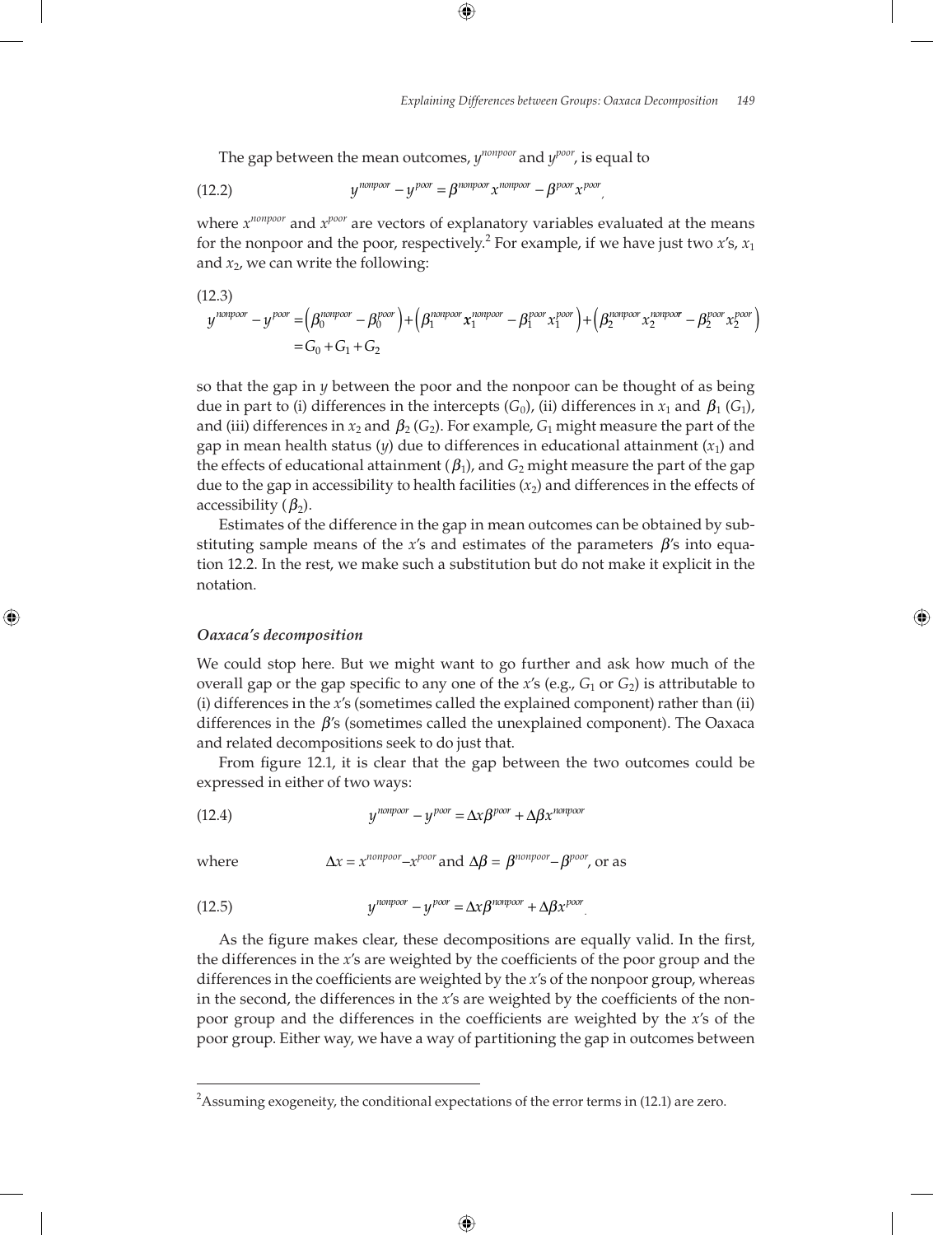the poor and nonpoor into a part attributable to the fact that the poor have worse *x*'s than the nonpoor, and a part attributable to the fact that *ex hypothesi* they have worse  $\beta$ 's than the nonpoor.

The decompositions in equations 12.4 and 12.5 can be seen as special cases of a more general decomposition:<sup>3</sup>

(12.6) 
$$
y^{nonpoor} - y^{poor} = \Delta x \beta^{poor} + \Delta \beta x^{poor} + \Delta x \Delta \beta
$$

$$
= E + C + CE
$$

so that the gap in mean outcomes can be thought of as deriving from a gap in endowments  $(E)$ , a gap in coefficients  $(C)$ , and a gap arising from the interaction of endowments and coefficients (*CE*). Equations 12.4 and 12.5 are special cases in which

(12.4) 
$$
y^{nonpoor} - y^{poor} = \Delta x \beta^{poor} + \Delta \beta x^{nonpoor} = E + (CE + C)
$$

and

(12.5) 
$$
y^{nonpoor} - y^{poor} = \Delta x \beta^{nonpoor} + \Delta \beta x^{poor} = (E + CE) + C.
$$

So, in effect, the first decomposition places the interaction in the unexplained part, whereas the second places it in the explained part.<sup>4</sup>

### *Related decompositions*

We can also write Oaxaca's decomposition as a special case of another decomposition:

,

$$
(12.7) \quad y^{nonpoor} - y^{poor} = \Delta x \Big[ D\beta^{nonpoor} + (I - D)\beta^{poor} \Big] + \Delta \beta \Big[ x^{nonpoor} (I - D) + x^{poor} D \Big]
$$

where *I* is the identity matrix and *D* a matrix of weights. In the simple case, where *x*  is a scalar rather than a vector, *I* is equal to one, and *D* is a weight. In this case,  $D = 0$ in the first decomposition, equation 12.4, and  $D = 1$  in the second, equation 12.5. In the case in which *x* is a vector, we have

(12.8) 
$$
D = 0
$$
 (Oaxaca) (equation 12.4')

$$
(12.9) \t\t D = I (Oaxaca) (equation 12.5')
$$

Other formulations have been suggested. Cotton (1988) suggested weighting the differences in the *x*'s by the mean of the coefficient vectors, giving us

(12.10) 
$$
diag(D) = 0.5
$$
 (Cottom),

 $^3$ This notation is from Ben Jann's help file for his Stata decompose routine used later in the chapter.

<sup>&</sup>lt;sup>4</sup>The rationale for this is that the decompositions were devised to look at discrimination in the labor market. The analog of the nonpoor would be whites or males, and the analog of the poor would be blacks or women. In the first decomposition the presumption is that it is blacks and women who are paid according to their characteristics, whereas whites and men receive unduly generous remuneration. In the second decomposition, the presumption is that whites and men are paid according to their characteristics, and it is blacks and women who are discriminated against.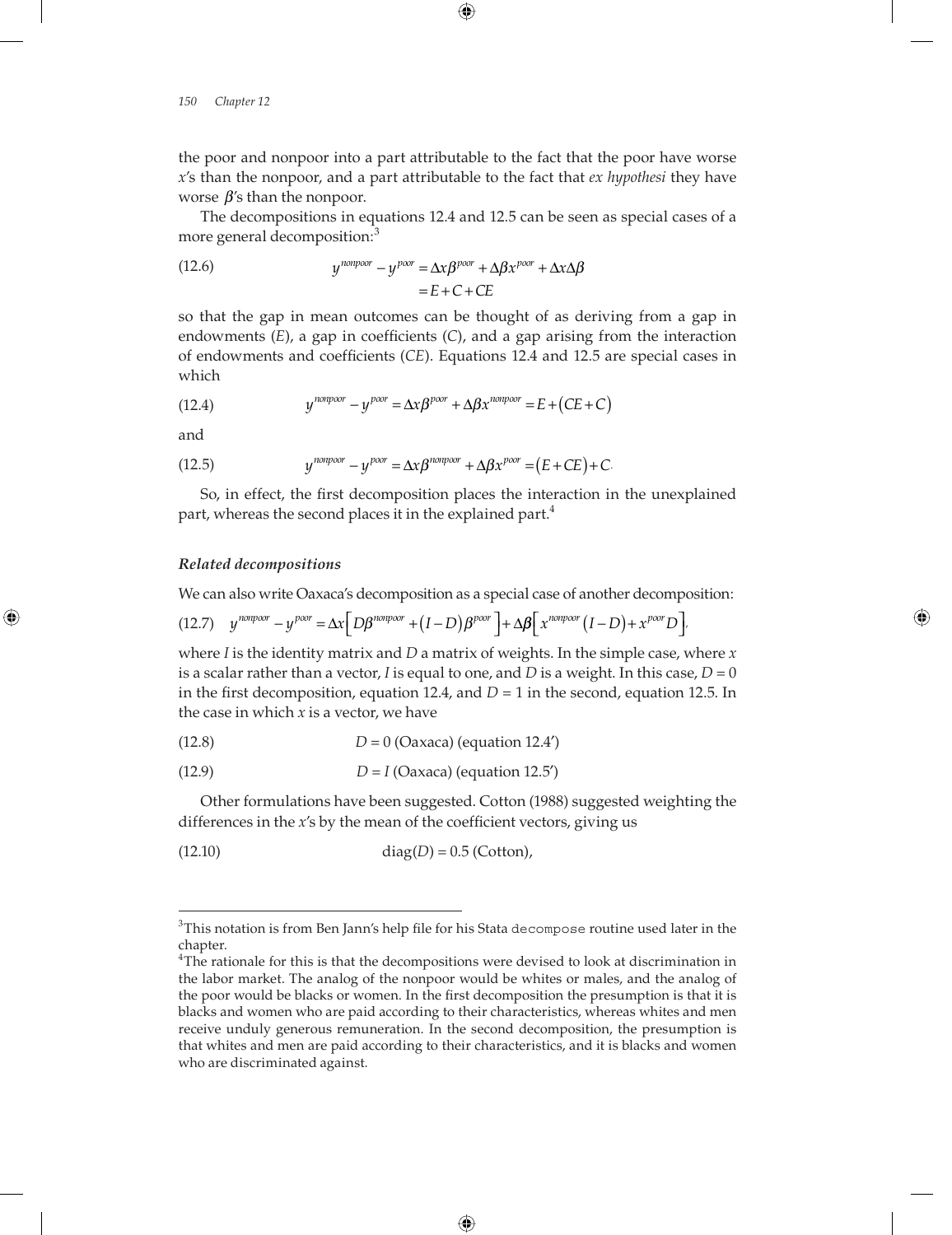where diag(*D*) is the diagonal of *D*. Reimers (1983) suggested weighting the coefficient vectors by the proportions in the two groups, so that if  $f_{NP}$  is the sample fraction in the nonpoor group, we have

(12.11) 
$$
diag(D) = f_{NP} \text{ (Reimens)}.
$$

In addition to Oaxaca's two decompositions and the additional two proposed by Cotton and Reimers, there is a fifth proposed by Neumark (1988), which makes use of the coefficients obtained from the pooled data regression,  $\beta^P$ :

(12.12)

$$
y^{nonpoor}-y^{poor}=\Delta x\beta^P+\left[x^{nonpoor}\left(\beta^{nonpoor}-\beta^P\right)+x^{poor}\left(\beta^P-\beta^{poor}\right)\right] \text{(Neumark)}.
$$

# **Illustration: decomposing poor–nonpoor differences in child malnutrition in Vietnam**

We illustrate the decompositions by means of an example. The setting is Vietnam. The aim of the exercise is to explain the difference between the poor and the nonpoor in child malnutrition, measured anthropometrically through height-for-age z-scores (see chapter 4).

We classify (under-10) children as poor if they are below the poverty line of D  $1,790,000$  (D = Vietnamese dong), which is the classification developed by the World Bank (Glewwe, Gragnolati, and Zaman 2000) and used by the government of Vietnam. On this basis, using sample weights, we have 46 percent of under-10 children being classified as poor. Figure 12.2 shows that poor children (poor  $= 1$ ) tend to have a height-for-age z-score (HAZ) lower than that of nonpoor children (poor  $=$ 0). The mean HAZ values among the nonpoor and poor are –1.44 and –1.86, respectively. A mean of 0.00 would place the group in question at the 50th centile in the U.S. reference sample of well-nourished children (distribution sketched in figures), so even the average nonpoor child in Vietnam is substantially undernourished by U.S. standards. Our focus here is on explaining the gap of 0.42 between the mean HAZ of nonpoor and poor children.

# *Regression model and its estimation*

In our setting, *y* is the HAZ malnutrition score. As in chapter 13, we use basically the same regression model as Wagstaff, van Doorslaer, and Watanabe (2003) and include the log of the child's age in months (lnage), a dummy indicating whether the child in question is male (sex), dummies indicating whether the child's household has safe drinking water (safewtr) and satisfactory sanitation (oksan), the years of schooling of the child's mother (schmom), and the natural logarithm of household per capita consumption (lnpcexp). Our poverty grouping variable is poor, which takes a value of 1 if the child's household is poor. The first step is to see whether the regression coefficient vector,  $\beta$ , differs systematically between the poor and nonpoor. The relevant Stata commands are as follows:

```
xi: regr haz poor i.poor|lnage i.poor|sex i.poor|safwtr 
 i.poor|oksan i.poor|schmom i.poor|lnpcexp [pw=wt]
testparm poor I^*
```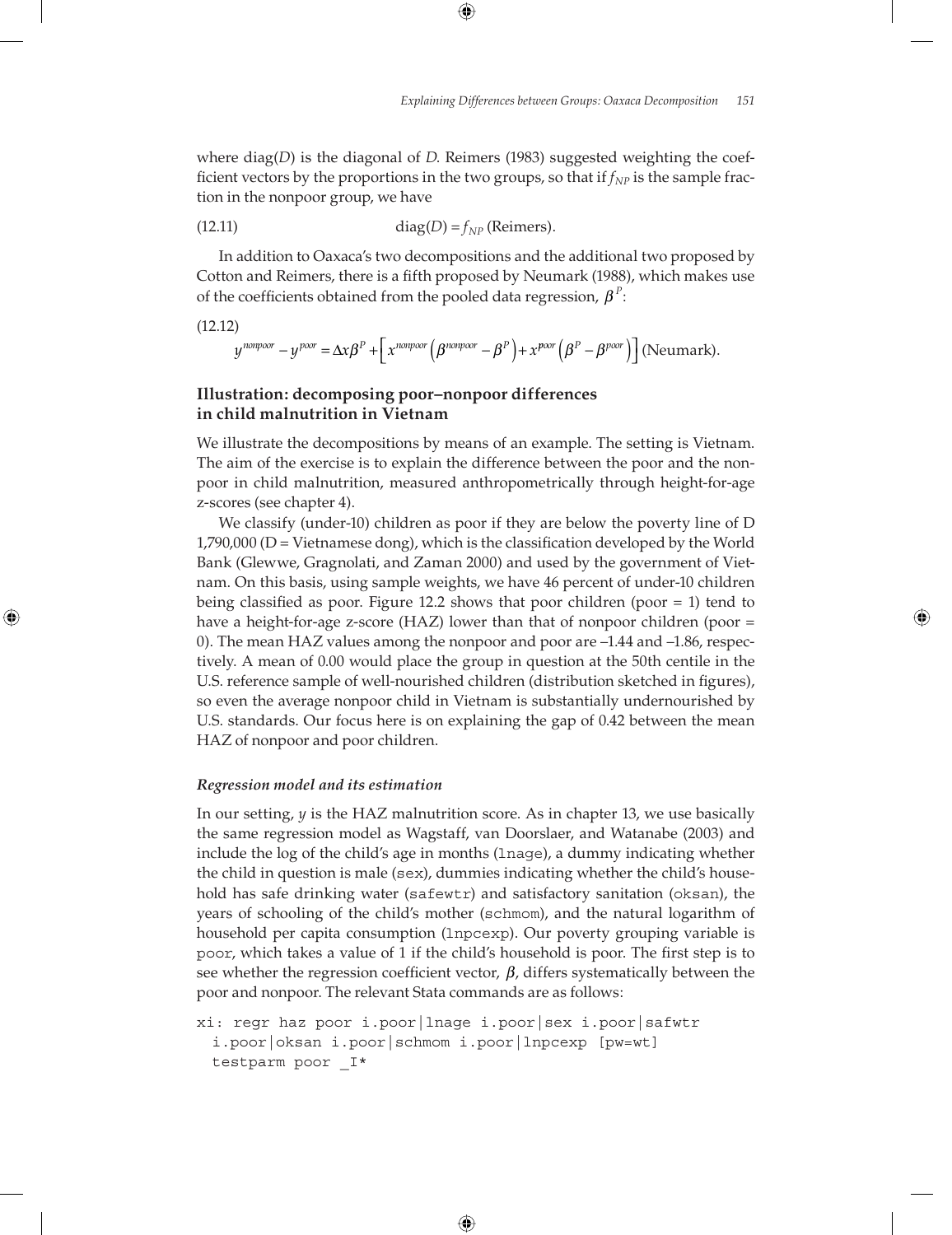



*Source:* Authors.

The first command runs a regression with the poor dummy included alone and interacted with all the *x*'s. The second command tests the hypothesis that the coefficients on the poor dummy and its interactions are simultaneously equal to zero. The F-statistic, with 7 and 5154 degrees of freedom, is 2.03 and has a *p*-value of 0.0472. Thus the Oaxaca-type approach, which allows for different regression coefficients, makes some sense in this context, although rejection of the null of parameter homogeneity is somewhat marginal.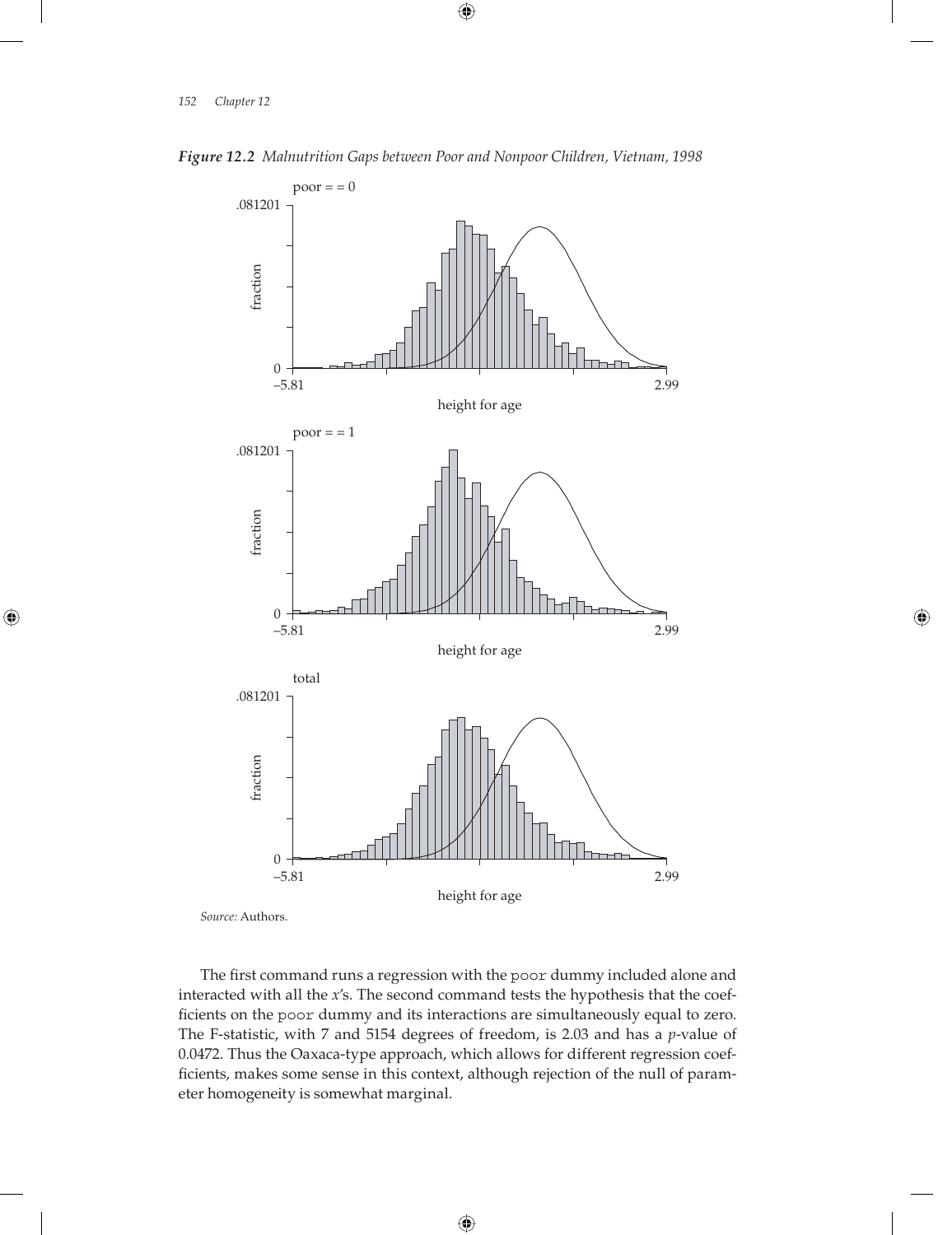#### *Decomposition*

Ben Jann's Stata routine decompose, which is downloadable from the Stata Web site, $5$ allows all the decompositions outlined above to be computed in just one command:

```
decompose haz lnage sex safwtr oksan schmom lnpcexp [pw=wt],
 by(poor) detail estimates
```
The syntax is the same as the regress command, except that after the comma the user has to specify the variable defining the two groups (in our case poor). The first block of output (table 12.1) reports the mean values of  $y$  for the two groups, and the difference between them. It then shows the contribution attributable to the gaps in endowments  $(E)$ , the coefficients  $(C)$ , and the interaction  $(CE)$ . In this application, the gap in endowments accounts for the great bulk of the gap in outcomes.

| Mean prediction high (H):          | $-1.442$ |
|------------------------------------|----------|
| Mean prediction low (L):           | $-1.861$ |
| Raw differential $(R)$ $\{H-L\}$ : | 0.419    |
| - due to endowments (E):           | 0.406    |
| - due to coefficients (C):         | $-0.082$ |
| - due to interaction (CE):         | 0.095    |

*Table 12.1 First Block of Output from* decompose

*Source:* Authors.

The second block of output (table 12.2) shows how the explained and unexplained portions of the outcome gap vary depending on the decomposition used. The first and second columns correspond to the Oaxaca decomposition in equations 12.4' and 12.5', where  $D = 0$  and  $D = I$ , respectively. The third and fourth columns correspond to Cotton's and Reimers' decompositions, where the diagonal of *D* equals 0.5 and  $f_{NP}$  = 0.562 (in our case), respectively. The final column labeled "\*" is Neumark's decomposition. Whatever decomposition is used, it is clearly the difference in the mean values of the *x*'s that accounts for the vast majority of the difference in malnutrition between poor and nonpoor children in Vietnam. Differences in the effects of the determinants play a tiny part in explaining malnutrition inequalities.

| Table 12.2 Second Block of Output from decompose |  |
|--------------------------------------------------|--|
|--------------------------------------------------|--|

| D:                             | $\Omega$ | $\mathbf{1}$ | 0.5      | 0.562    | $\star$  |
|--------------------------------|----------|--------------|----------|----------|----------|
| Unexplained $(U){C+(1-D)CE}$ : | 0.014    | $-0.082$     | $-0.034$ | $-0.038$ | $-0.032$ |
| Explained $(V) \{E+D*CE\}$ :   | 0.406    | 0.501        | 0.454    | 0.458    | 0.451    |
| % unexplained $\{U/R\}$ :      | 3.2      | $-19.5$      | $-8.1$   | $-9.1$   | $-7.5$   |
| % explained (V/R):             | 96.8     | 119.5        | 108.1    | 109.1    | 107.5    |
|                                |          |              |          |          |          |

*Source:* Authors.

 $5$ From within Stata, give the command findit decompose and follow the links. Another ado file—oaxaca—is available for Stata version 8.2 and later. This has all the functions of decompose with the important addition of providing standard errors for the contributions.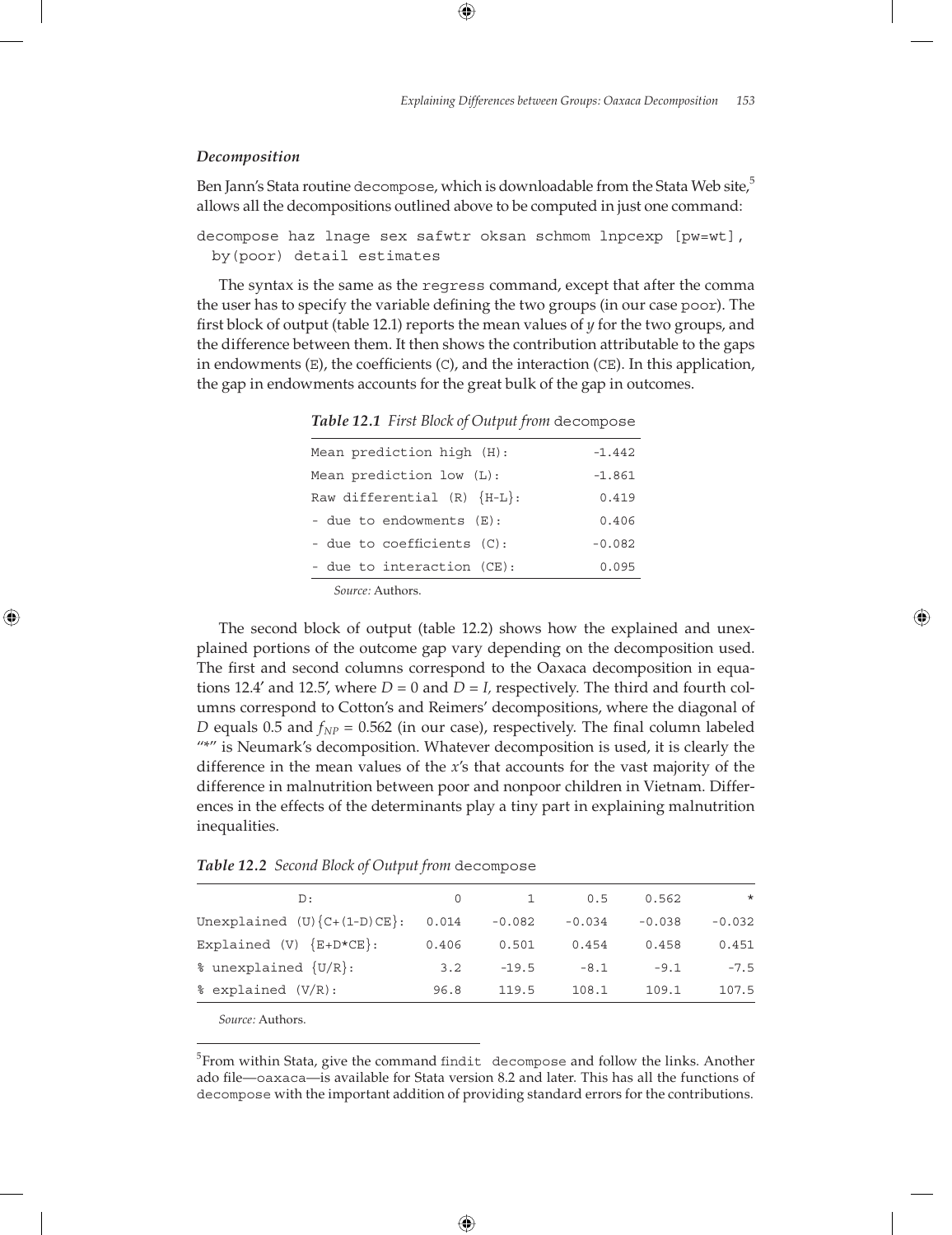The third block of output (table 12.3) allows the user to see how far gaps in individual *x*'s contribute to the overall explained gap. For example, focusing on the final column corresponding to Neumark's decomposition, we see that the gaps in the two demographic variables actually *favor* the poor, whereas the gaps in the remaining variables all *disfavor* the poor. Of the latter, it is the gap in household consumption that accounts for the bulk of the explained gap. It is not so much the correlates of poverty (poor water and sanitation, low educational levels) that account for malnutrition inequalities between poor and nonpoor children in Vietnam—it is poverty itself, in the form of lack of purchasing power.

| $explained: D =$ |          |          |             |          |             |          |          |  |
|------------------|----------|----------|-------------|----------|-------------|----------|----------|--|
| Variables        | $E(D=0)$ | C        | CE          | 1        | 0.5         | 0.543    | $\star$  |  |
| lnage            | $-0.027$ | 0.282    | 0.005       | $-0.022$ | $-0.024$    | $-0.024$ | $-0.024$ |  |
| Sex              | $-0.004$ | 0.038    | 0.002       | $-0.002$ | $-0.003$    | $-0.003$ | $-0.003$ |  |
| safwtr           | 0.029    | 0.005    | 0.004       | 0.033    | 0.031       | 0.031    | 0.033    |  |
| oksan            | $-0.008$ | 0.016    | 0.056       | 0.048    | 0.02        | 0.022    | 0.036    |  |
| schmom           | 0.029    | $-0.103$ | $-0.035$    | $-0.006$ | 0.012       | 0.01     | 0.009    |  |
| lnpcexp          | 0.387    | 0.551    | 0.064       | 0.45     | 0.419       | 0.421    | 0.4      |  |
| cons             | 0        | $-0.87$  | $\mathbf 0$ | 0        | $\mathbf 0$ | $\Omega$ | $\Omega$ |  |
| Total            | 0.406    | $-0.082$ | 0.095       | 0.501    | 0.454       | 0.458    | 0.451    |  |

*Table 12.3 Third Block of Output from* decompose

*Source:* Authors.

The fourth and final block of output (table 12.4) gives the coefficient estimates, means, and predictions for each *x* for each group, the "high group" in this case being the nonpoor and the "low group" being the poor.

| High model  |          | Low model |          |          |              | Pooled   |          |
|-------------|----------|-----------|----------|----------|--------------|----------|----------|
| Variables   | Coef.    | Mean      | Pred.    | Coef.    | Mean         | Pred.    | Coef.    |
| lnage       | $-0.321$ | 4.021     | $-1.291$ | $-0.392$ | 3.952        | $-1.551$ | $-0.354$ |
| Sex         | $-0.088$ | 0.513     | $-0.045$ | $-0.166$ | 0.491        | $-0.081$ | $-0.122$ |
| Safwtr      | 0.165    | 0.421     | 0.069    | 0.144    | 0.221        | 0.032    | 0.164    |
| Oksan       | 0.195    | 0.313     | 0.061    | $-0.034$ | 0.069        | $-0.002$ | 0.147    |
| Schmom      | $-0.003$ | 7.696     | $-0.023$ | 0.015    | 5.739        | 0.086    | 0.005    |
| lnpcexp     | 0.544    | 7.99      | 4.348    | 0.467    | 7.162        | 3.346    | 0.483    |
| $\_$ $\cos$ | $-4.561$ | 1         | $-4.561$ | $-3.691$ | $\mathbf{1}$ | $-3.691$ | $-3.955$ |
| Total       |          |           | $-1.442$ |          |              | $-1.861$ |          |

*Table 12.4 Fourth Block of Output from* decompose

*Source:* Authors.

For the first Oaxaca decomposition (12.4<sup>'</sup>), columns 2 and 3 of table 12.3 allow us to identify how the gap in each of the  $\beta$ 's contributes to the overall unexplained gap. For the other decompositions, the contributions of the individual  $\beta$ 's can be found by taking the group difference in the variable specific predictions given in table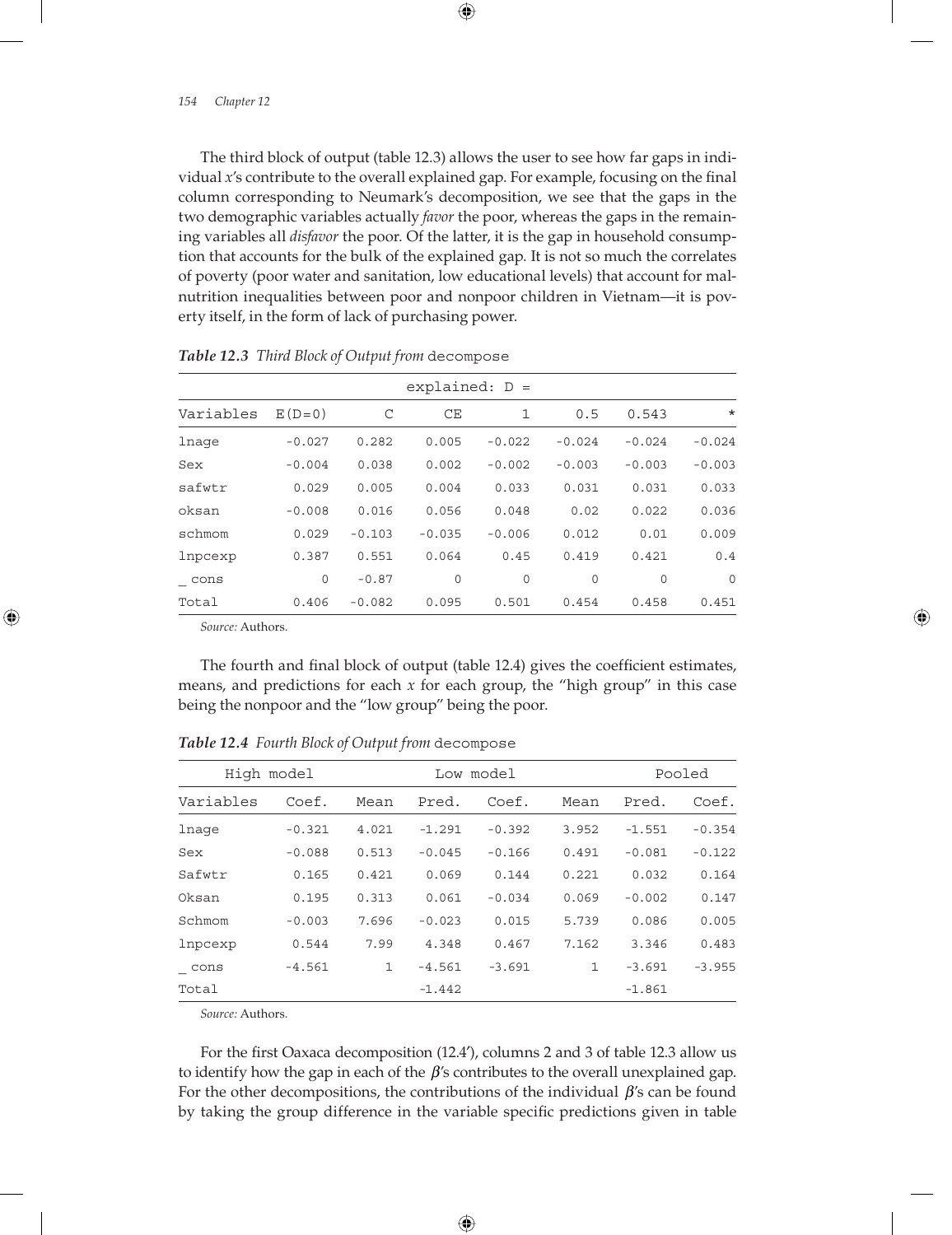*Figure 12.3 Contributions of Differences in Means and in Coefficients to Poor–Nonpoor Difference in Mean Height-for-Age z-Scores, Vietnam, 1998*



12.4 and subtracting the explained part given in table 12.3 from this. A bar chart can then be presented, as in figure 12.3, showing the contribution of the difference in the means of each  $x$  and the difference in the coefficients on each  $x$ . As far as the means of the *x*'s are concerned, figure 12.3 tells us simply what we already knew from the second block of output: most of the explained part of the malnutrition gap is attributable to the gap in per capita consumption. The triangles in the chart, which indicate the overall contributions of the *x*'s and the β's, also show us something else we already knew: that the bulk of the gap in malnutrition is from gaps in the  $x$ 's, not gaps in the  $\beta$ 's. Figure 12.3 makes clear that the unimportance overall of the unexplained portion is due to offsetting effects from different  $\beta$ 's. The poor have a higher intercept in the HAZ equation, but this is largely offset by the fact that the consumption effect is weaker for the poor.

# **Extensions**

The framework above can be extended in a number of ways. One is to explain changes in gaps over time (Makepeace et al. 1999). Wagstaff and Nguyen (2003) use this framework to investigate why child survival continued to improve in Vietnam during the 1990s for the nonpoor but not for the poor.

Another extension would be to take selectivity into account. There are, in fact, two separate selectivity issues that might be explored. The first concerns sample selection. Consider the example of child malnutrition. Because a child's nutritional status influences its survival prospects, it also affects the probability that the child appears in the sample (Lee, Rosenzweig, and Pitt 1997). The resulting selection bias can be dealt with provided data are available to model the selection process. In the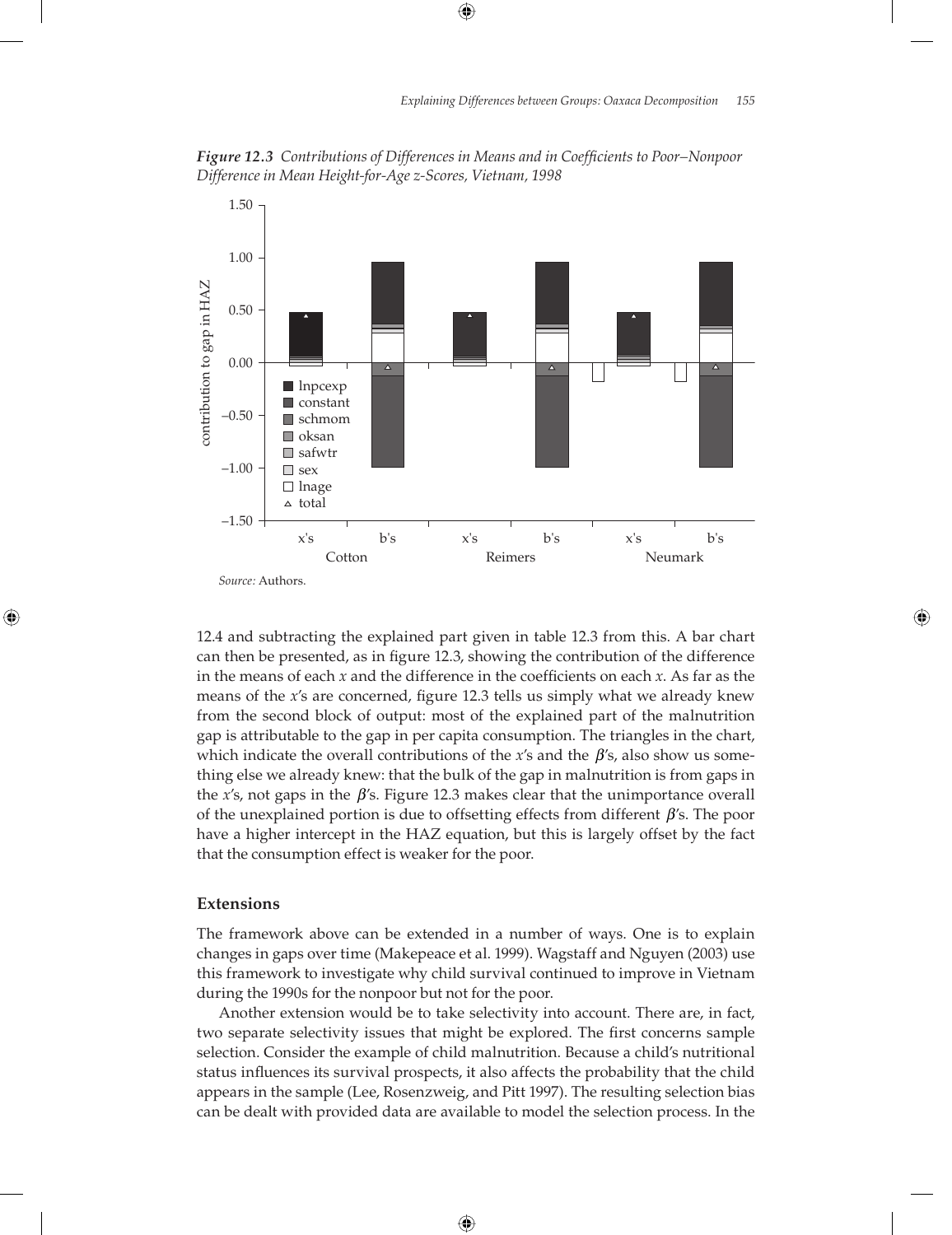example given, this would require fertility history data such that the probability of a child death before the survey date could be modeled as a function of household characteristics. The selection correction term—known as the inverse Mills ratio (IMR) (Wooldridge 2002)—can then be used to adjust the group mean difference in the outcome variable. In the decompose routine, this can be done with the option lambda(*varname*), where *varname* would be that given to the IMR. A second selection problem concerns the selection into the poor and nonpoor groups—group assignment selection. Malnutrition in a child might itself reduce a household's living standards by, for example, keeping the mother at home to look after the child and preventing her from working or by reducing the amount of help the child can provide on the family farm (Ponce, Gertler, and Glewwe 1998). If this is the case, malnutrition may influence the selection of a child into poverty. If the sample selection issue is put aside, the group assignment problem can be dealt with by modeling the probability of being in one group rather than the other, and then using the selection correction terms to adjust the difference in group means. Again, this can be done in the decompose routine with the lambda() option.

A further extension is the case in which the relationship of interest is nonlinear. Examples include a probit model or a hazard model in the case of modeling child survival. In such cases, one option would be to work with the underlying latent variable that is linear in the covariates. Wagstaff and Nguyen (2003), for example, do their decomposition in terms of the negative of the log of the hazard rate.

The methods described above decompose the difference in the mean of an outcome variable between two groups. Group differences in other parameters of the distribution can also be of interest. For example, with respect to the example of child malnutrition, the difference in mean HAZ scores is arguably less interesting than the difference in the proportion of poor and nonpoor children that are stunted. The general Oaxaca approach can be extended to decompose differences in a full distribution of an outcome into the contribution of differences in the distributions of covariates, on the one hand, and differences in the effects of these covariates, on the other. For example, this can be done using quantile regression (Machado and Mata 2005). Apart from decomposing the full distribution, and not simply the mean, this approach has the advantage of allowing the effect of covariates to differ over the conditional distribution of the outcome. So, for example, one can allow for the possibility that income has a different marginal effect on the nutritional status of malnourished and well-nourished children. The approach has been used to explain the change in the distribution of HAZ scores in Vietnam between 1993 and 1998 (O'Donnell, López-Nicolás, and van Doorslaer 2005; O'Donnell, van Doorlsaer, and Wagstaff 2006).

# **References**

- Cotton, J. 1988. "On the Decomposition of Wage Differentials." *Review of Economics and Statistics* 70(2): 236–43.
- Glewwe, P., M. Gragnolati, and H. Zaman. 2000. *Who Gained from Vietnam's Boom in the 1990s?*  Washington, DC: The World Bank.
- Jalan, J., and M. Ravallion. 2003. "Does Piped Water Reduce Diarrhea for Children in Rural India?" *Journal of Econometrics* 112(1): 153–73.
- Lee, L.-F., M. Rosenzweig, and M. Pitt. 1997. "The Effects of Improved Nutrition, Sanitation, and Water Quality on Child Health in High-Mortality Populations." *Journal of Econometrics* 77: 209–35.